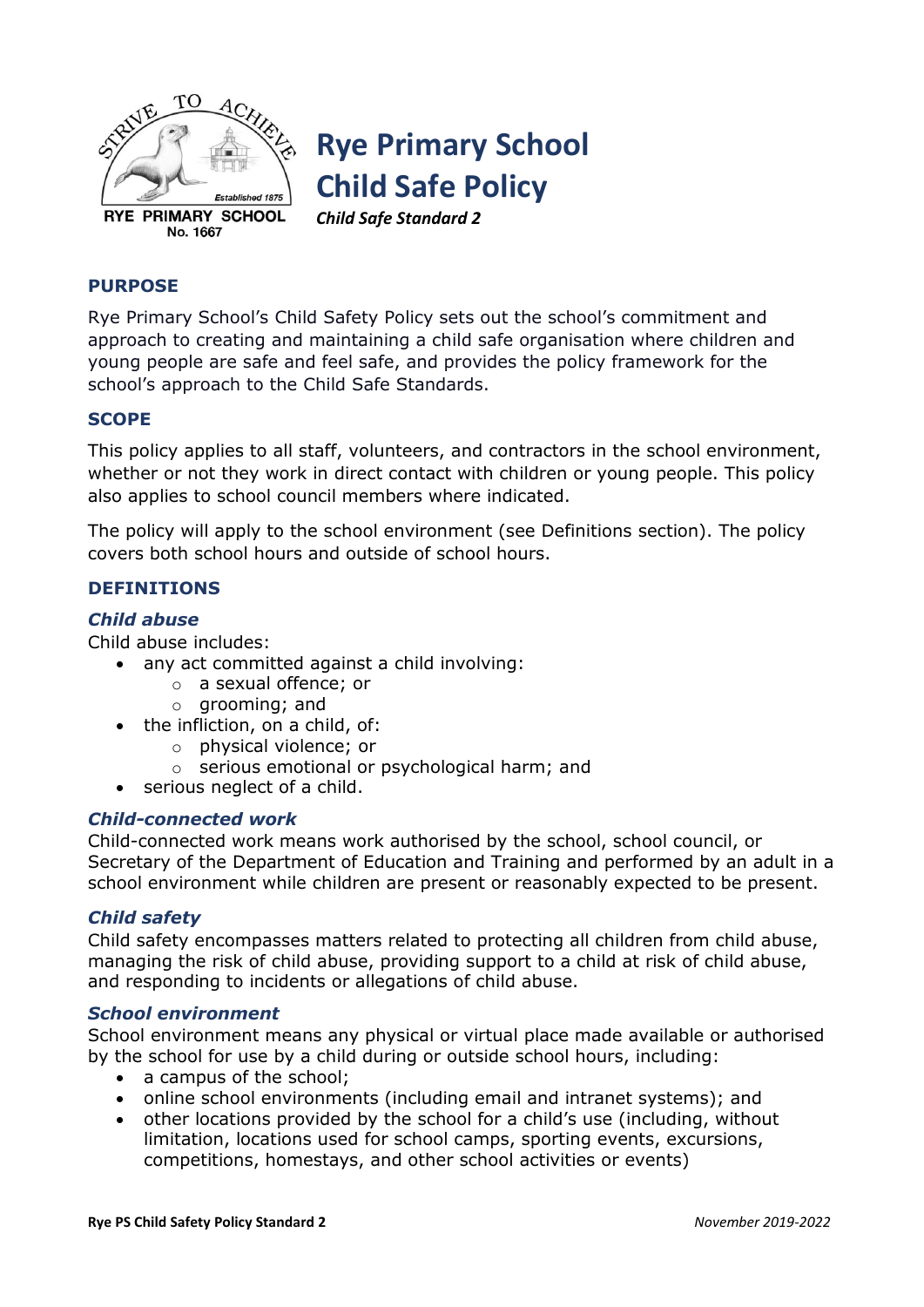# *School staff*

School staff means an individual working in a school environment who is:

- employed by the Department of Education and Training;
- directly engaged or employed by a school council; or
- a volunteer or a contracted service provider (whether or not a body corporate or any other person is an intermediary).

# **STATEMENT OF COMMITMENT TO CHILD SAFETY AND CHILD SAFETY PRINCIPLES**

Rye Primary School is committed to the safety and wellbeing of all children and young people. This will be the primary focus of our care and decision-making.

The school's approach to creating and maintaining a child safe school environment is guided by our school philosophy and values. *At Rye Primary School students are independent learners and creative thinkers whose moral character enables them to be productive citizens within a global community. Our vision is to provide a relevant, engaging and differentiated teaching and learning program based on high expectations and evidence-based teaching practices in a supportive environment that fosters deep thinking, creativity, collaboration and independence and inspires respect, resilience, responsibility, integrity and lifelong learning.* We know that children struggle to achieve their personal best if they are not safe from abuse.

At Rye Primary School our values guide the decisions and behaviours of all members of our school community, including in relation to child safety:

- Respect we respect and care about ourselves, about others and the environment. We understand that our attitudes and behaviours have an impact on the people and the world around us.
- Integrity- We show integrity, and always do our best to be honest and to do the right thing.
- Resilience We demonstrate resilience by maintaining a positive attitude and making learning enjoyable, challenging and rewarding.

# **Our commitment to child safety**

Rye Primary School is committed to child safety.

## Rye Primary School has zero tolerance for child abuse.

We are committed to providing a child safe environment where children and young people are safe and feel safe, and their voices are heard about decisions that affect their lives. Our child safe policies, procedures, strategies and practices will be inclusive of the needs of all children, particularly Aboriginal and Torres Strait Islander children, children from culturally and linguistically diverse backgrounds, children with disabilities, and children who are vulnerable. We support gender identity and equality.

Every person involved in Rye Primary School has a responsibility to understand the important and specific role they play individually and collectively to ensure that the wellbeing and safety of all children and young people is at the forefront of all they do and every decision they make.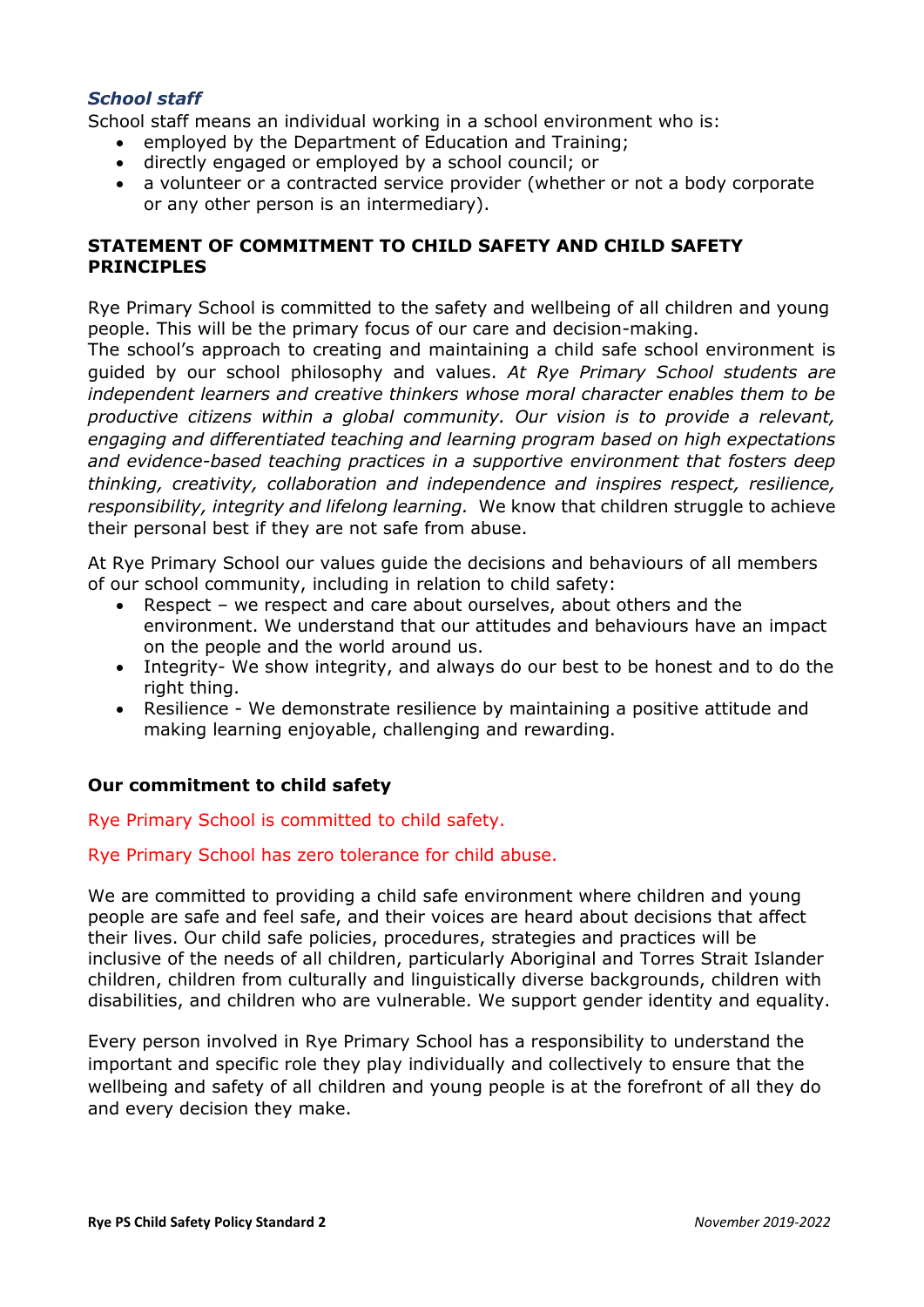# **Child safety principles**

In its planning, decision-making and operations, Rye Primary School will:

- 1. Take a preventative, proactive and participatory approach to child safety;
- 2. Value and empower children to participate in decisions which affect their lives;
- 3. Foster a culture of openness that supports all persons to safely disclose risks of harm to children;
- 4. Respect diversity in cultures and child rearing practices while keeping child safety paramount;
- 5. Provide written guidance on appropriate conduct and behaviour towards children;
- 6. Engage only the most suitable people to work with children and have high quality staff and volunteer supervision and professional development;
- 7. Ensure children know who to talk with if they are worried or are feeling unsafe, and that they are comfortable and encouraged to raise such concerns;
- 8. Report suspected abuse, neglect or mistreatment promptly to the appropriate authorities;
- 9. Share information appropriately and lawfully with other organisations where the safety and wellbeing of children is at risk; and

10.Value the input of and communicate regularly with families and carers

# **POLICY**

# **Strategies to embed a child safe culture**

Rye Primary School's culture encourages staff, students, parents and the school community to raise, discuss and scrutinise child safety concerns. This makes it more difficult for abuse to occur and remain hidden.

All child safety documents, including this policy, the Child Safety Code of Conduct, the school's Child Safety Responding and Reporting Obligations (including Mandatory Reporting) Policy and Procedures, *[Identifying and Responding to All Forms of Abuse](https://www.education.vic.gov.au/Documents/about/programs/health/protect/ChildSafeStandard5_SchoolsGuide.pdf)  [in Victorian Schools](https://www.education.vic.gov.au/Documents/about/programs/health/protect/ChildSafeStandard5_SchoolsGuide.pdf)* and the [Four Critical Actions for Schools](https://www.education.vic.gov.au/Documents/about/programs/health/protect/FourCriticalActions_ChildAbuse.pdf) are readily available online and in hard copy at the school's office for all staff and students to read at any time.

Child safety is everyone's responsibility. **All school staff** are required to:

- Act in accordance with the school's Child Safety Code of Conduct, which clearly sets out the difference between appropriate and inappropriate behaviour
- Act in accordance with the Child Safety Responding and Reporting Obligations (including Mandatory Reporting) Policy and Procedures at all times, including following the [Four Critical Actions for Schools](https://www.education.vic.gov.au/Documents/about/programs/health/protect/FourCriticalActions_ChildAbuse.pdf) where necessary
- Undertake annual guidance and training on child safety
- Act in accordance with their legal obligations, including:
	- o Failure to disclose offence (applies to all adults)
	- o Duty of care (applies to all school staff)
	- o Mandatory reporting obligations (applies to all mandatory reporters, including teachers, principals, registered psychologists, and registered doctors and nurses)
	- $\circ$  Failure to protect offence (applies to a person in a position of authority within the school)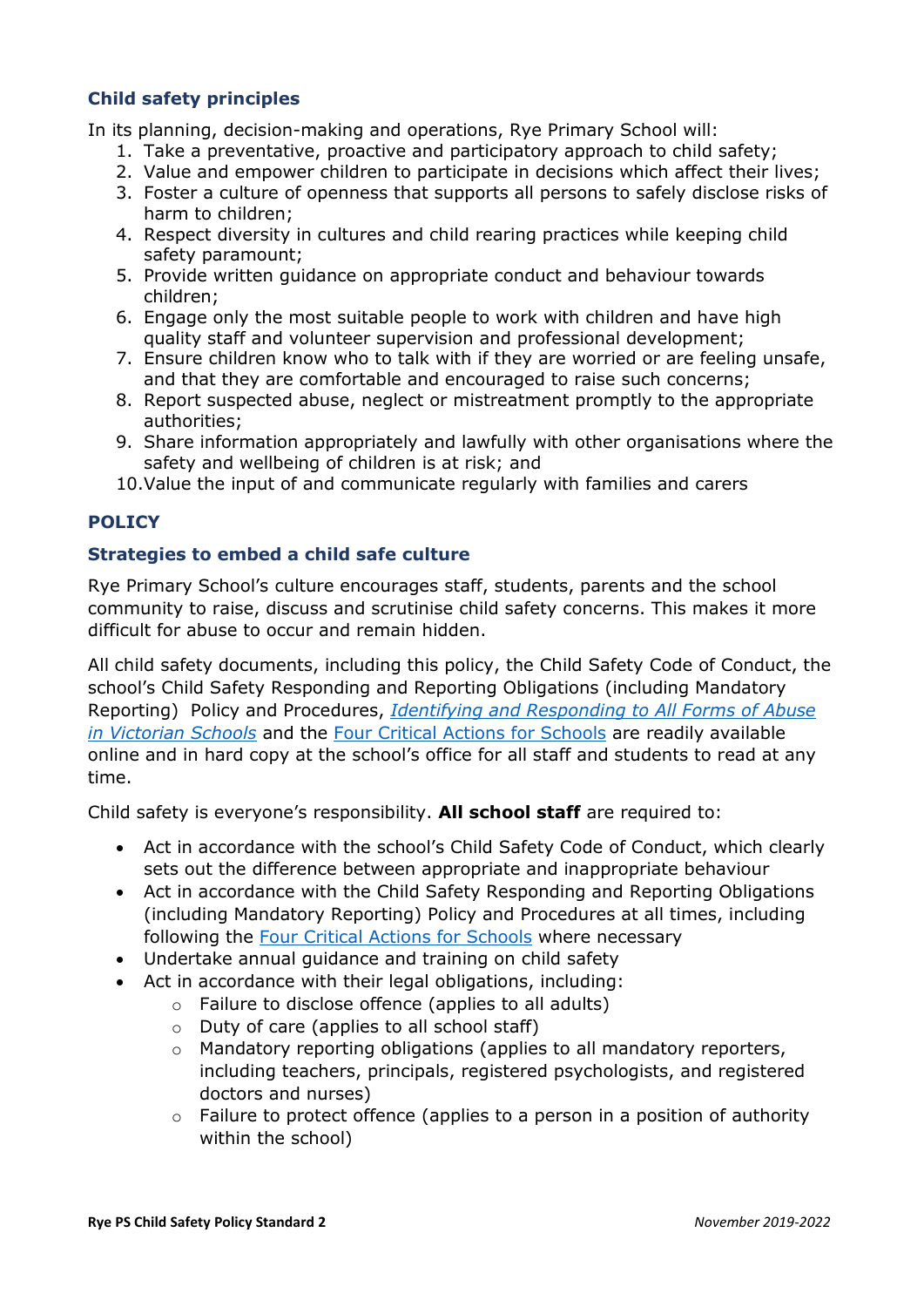- o Reportable conduct obligations (applies to all school staff in reporting conduct to the principal, and applies to the principal in reporting to Employee Conduct Branch)
- o Organisational duty of care (applies to the school as an organisation)
- o For more information on these obligations, see [Identifying and](https://www.education.vic.gov.au/Documents/about/programs/health/protect/ChildSafeStandard5_SchoolsGuide.pdf)  [Responding to All Forms of Abuse in Victorian Schools.](https://www.education.vic.gov.au/Documents/about/programs/health/protect/ChildSafeStandard5_SchoolsGuide.pdf)

As part of Rye Primary School's child safe culture, **school leadership** (including the principal and assistant principal) will:

- Consider the diversity of all children, including (but not limited to) the needs of Aboriginal and Torres Strait Islander children, children from culturally and linguistically diverse backgrounds, children with disabilities, and children who are vulnerable, when implementing the Child Safe Standards
- Ensure that child safety is a regular agenda item at school leadership meetings and staff meetings
- Encourage and enable staff professional learning and training to build deeper understandings of child safety and prevention of abuse
- Ensure that no one is prohibited or discouraged from reporting an allegation of child abuse to a person external to the school or from making records of any allegation.

As part of Rye Primary School's child safe culture, **school mandatory reporting staff** are required to:

- Complete the Protecting Children [Mandatory reporting and other obligations](http://elearn.com.au/det/protectingchildren/) online module every year
- Read the school's Child Safety Code of Conduct on induction, and maintain familiarity with that document
- Read the school's Child Safety Responding and Reporting Obligations (including Mandatory Reporting) Policy and Procedures on induction, and maintain familiarity with that document
- Read the school's Child Safety Policy (this document) on induction, and maintain familiarity with that document.

As part of Rye Primary School's child safe culture, in performing the functions and powers given to them under the *Education and Training Reform Act 2006*, **school councils and school council members** will:

- Ensure that child safety is a regular agenda item at school council meetings
- Consider the diversity of all children, including (but not limited to) the needs of Aboriginal and Torres Strait Islander children, children from culturally and linguistically diverse backgrounds, children with disabilities, and children who are vulnerable, when making decisions regarding the Child Safe Standards
- Undertake annual guidance and training on child safety, such as the Child Safe [Standards School Council Training PowerPoint.](https://www.education.vic.gov.au/Documents/about/programs/health/protect/school-council-training.pptx)
- Approve the Child Safety Code of Conduct to the extent that it applies to school council employees and members, and if updated, note the new document in its school council meeting minutes
- When hiring employees, ensure that selection, supervision and management practices are child safe (unless delegated to the principal).

School leadership will maintain records of the above processes.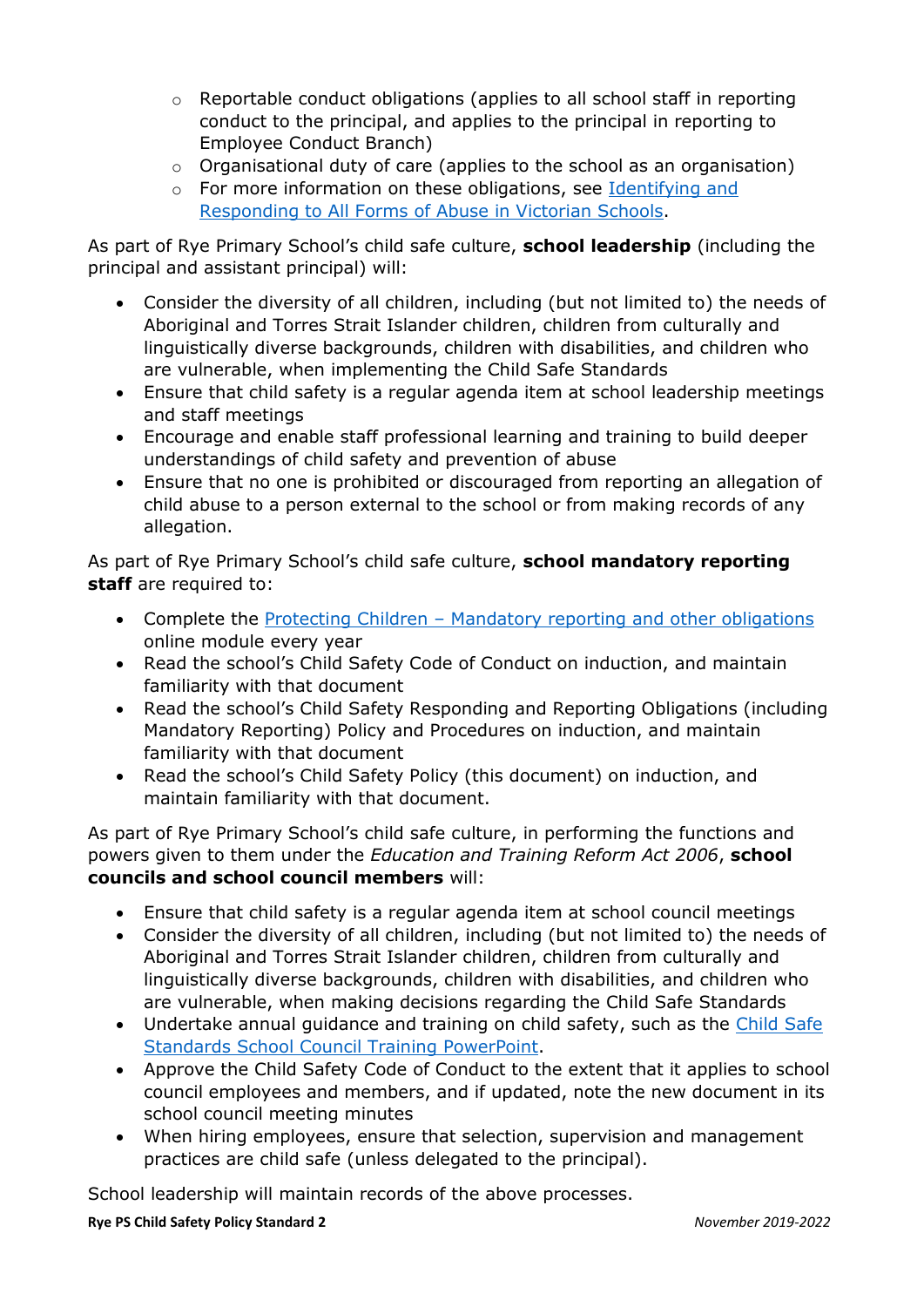# **Roles and responsibilities**

School leaders will ensure that each person understands their role, responsibilities and behaviour expected in protecting children and young people from abuse and neglect. Staff will comply with the school's Child Safety Code of Conduct, which sets out clearly the difference between appropriate and inappropriate behaviour.

Specific child safety responsibilities:

- The principal is responsible for reviewing and updating the Child Safety Policy every three years.
- The principal is responsible for monitoring the school's compliance with the Child Safety Policy. The school community should approach the principal if they have any concerns about the school's compliance with the Child Safety Policy.
- The principal is responsible for informing the school community about this policy, and making it publicly available.
- Other specific roles and responsibilities are named in Rye Primary School's other child safety policies and procedures, including the Child Safety Code of Conduct, Child Safety Responding and Reporting Obligations (including Mandatory Reporting) Policy and Procedures, and risk assessment register.

# **Recruitment**

Rye Primary School follows the Department's Recruitment in Schools guide to ensure child safe recruitment practices, available on the [Department's website](https://www.education.vic.gov.au/hrweb/careers/Pages/recruitinsch.aspx).

All prospective volunteers are required to comply with our school's Volunteers Policy, including in relation to assessing the suitability of prospective volunteers and obtaining checks required under this policy.

# **Training and supervision**

Training and education is important to ensure that everyone in the school understands that child safety is everyone's responsibility.

Our school culture aims for all staff and volunteers (in addition to parents/carers and children) to feel confident and comfortable in coming forward with any allegations or suspicions of child abuse or child safety concerns. We train our staff and volunteers to identify, assess, and minimise risks of child abuse and to detect potential signs of child abuse. This training occurs annually or more often as required.

We also support our staff and volunteers through ongoing supervision to develop their skills to protect children from abuse, to promote the cultural safety of Aboriginal and Torres Strait Islander children and children from linguistically and/or diverse backgrounds, and the safety of children with a disability and vulnerable children.

New employees and volunteers will be inducted into the school, including by being referred to the Child Safety Policy (this document), the Child Safety Code of Conduct, and the Child Safety Responding and Reporting Obligations (including Mandatory Reporting) Policy and Procedures on the school website. They will also be supervised regularly to ensure they understand our school's commitment to child safety, and that their behaviour towards children is safe and appropriate. All employees of our school will be monitored and assessed via regular performance review to ensure their continuing suitability for child-connected work. Any inappropriate behaviour will be reported by school staff to the Principal or Assistant Principal and will be managed in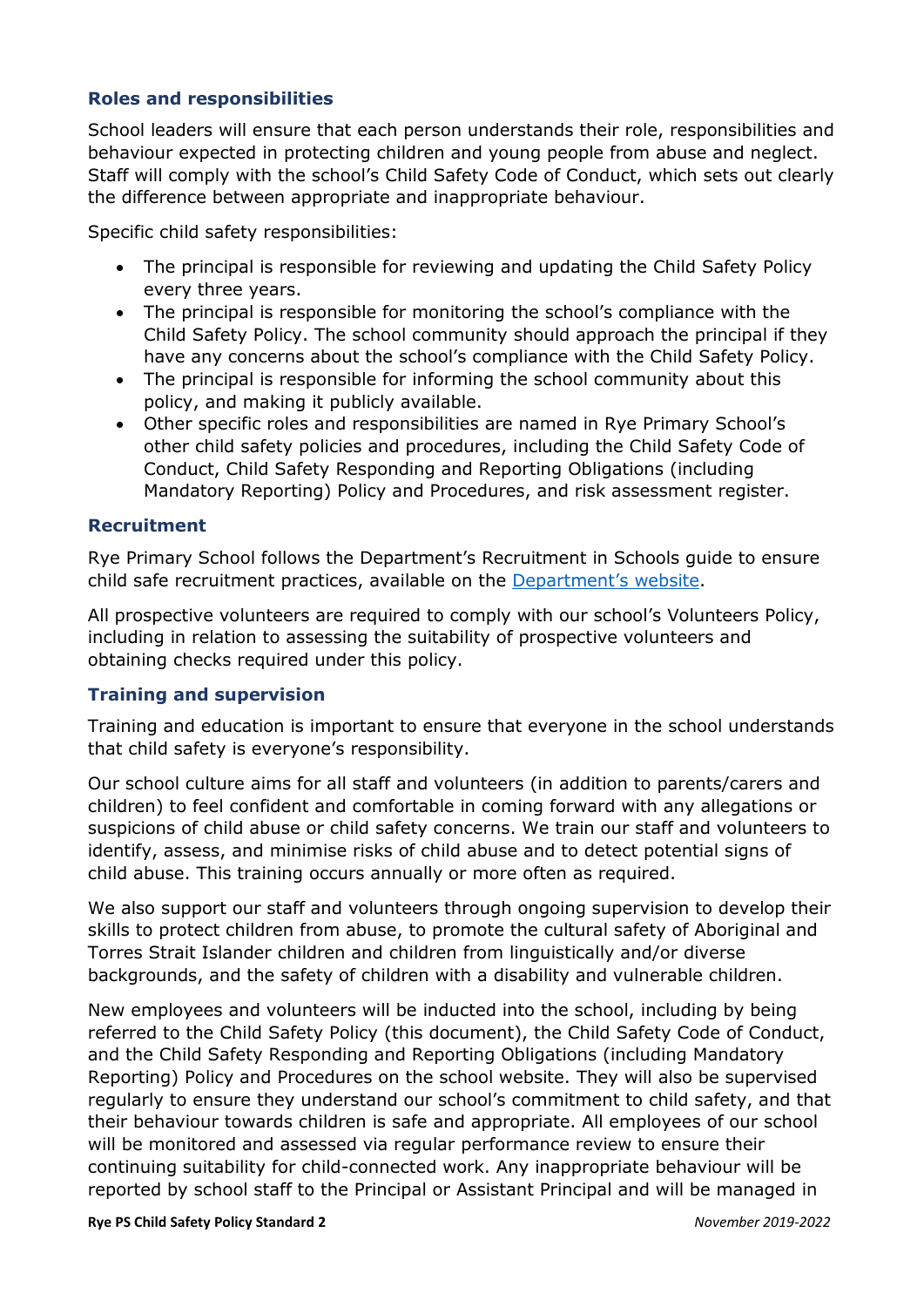accordance with Rye Primary School's Child Safety Responding and Reporting Obligations (including Mandatory Reporting) Policy and Procedures where required.

# **Reporting a child safety concern or complaint**

The school has clear expectations for all staff and volunteers in making a report about a child or young person who may be in need of protection. All staff (including school council employees) must follow the school's Child Safety Responding and Reporting Obligations (including Mandatory Reporting) Policy and Procedures, including following the [Four Critical Actions for Schools](https://www.education.vic.gov.au/Documents/about/programs/health/protect/FourCriticalActions_ChildAbuse.pdf) if there is an incident, disclosure or suspicion of child abuse. Immediate actions should include reporting their concerns to DHHS Child Protection, Victoria Police and/or another appropriate agency and notifying the principal or a member of the school leadership team of their concerns and the reasons for those concerns.

Rye Primary School will never prohibit or discourage school staff from reporting an allegation of child abuse. The school will always take action to respond to a complaint in accordance with the school's Child Safety Responding and Reporting Obligations (including Mandatory Reporting) Policy and Procedures. In accordance with Action 4 of the Four Critical Actions for Schools, Rye Primary School will provide ongoing support for students affected by child abuse.

The Child Safety Responding and Reporting Obligations (including Mandatory Reporting) Policy and Procedures can be found on the school's website.

# **Risk reduction and management**

Rye Primary School believes the wellbeing of children and young people is paramount, and is vigilant in ensuring proper risk management processes, found in the school's risk assessment register. The school recognises there are potential risks to children and young people and will take a risk management approach by undertaking preventative measures.

We will identify and mitigate the risks of child abuse in school environments by taking into account the nature of each school environment, the activities expected to be conducted in that environment and the characteristics and needs of all children expected to be present in that environment.

Rye Primary School monitors and evaluates the effectiveness of the actions it takes to reduce or remove risks to child safety, more information can be found in the school's risk assessment register.

## **Listening to, communicating with and empowering children**

Rye Primary School has developed a safe, inclusive and supportive environment that involves and communicates with children, young people and their parents/carers. We encourage child and parent/carer involvement and engagement that informs safe school operations and builds the capability of children and parents/carers to understand their rights and their responsibilities. Our school is committed to supporting and encouraging students to use their voice to raise and share their concerns with a trusted adult at any time of need. Students can access information on how to report abuse by approaching the principal or assistant principal.

When the school is gathering information in relation to a complaint about alleged misconduct with or abuse of a child, the school will listen to the complainant's account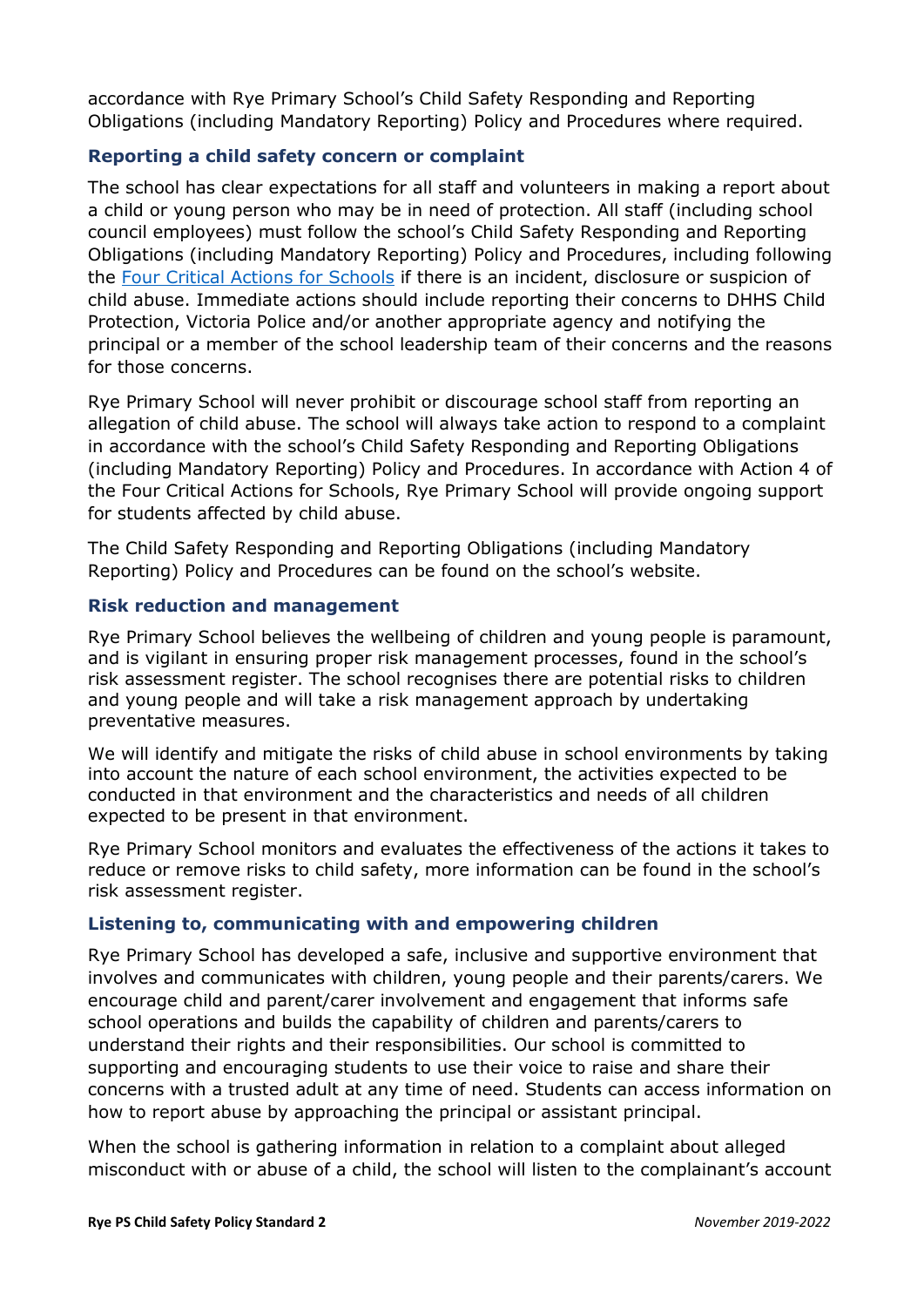and take them seriously, check understanding and keep the child (and/or their parents/carers, as appropriate) informed about progress.

The school will promote the Child Safe Standards in ways that are readily accessible, easy to understand, and user-friendly to children, including:

- All of our child safety policies and procedures will be available for the students and parents at Rye Primary School to read on the school website.
- PROTECT Child Safety posters will be displayed across the school
- School newsletters will inform students and the school community about the school's commitment to child safety, and strategies or initiatives that the school is taking to ensure student safety
- Age-appropriate discussion of child safety with students,
- Students making and displaying their own child safety posters,
- The Four Critical Actions are actively taught to mandatory reporters and other school staff
- The Child Safe Standards are addressed and explained at parent information sessions.

The school will use its health and wellbeing programs to deliver appropriate education to its students about:

- standards of behaviour for students attending the school;
- healthy and respectful relationships (including sexuality);
- resilience; and
- child abuse awareness and prevention.

Rye Primary School implements the Resilience, Rights and Respectful Relationships program that covers the above dot points.

# **Communications**

This school is committed to communicating our child safety strategies to the school community through:

- Ensuring that the Child Safety Policy (this document), Code of Conduct, and the Child Safety Responding and Reporting Obligations (including Mandatory Reporting) Policy and Procedure are available on the school website
- Once per term reminders in the school newsletter of our school's commitment to child safety
- Ensuring that child safety is a regular agenda item at school leadership meetings and staff meetings for discussion
- Discussing them at parent information sessions and in volunteer induction processes.

# **Confidentiality and privacy**

This school collects, uses and discloses information about particular children and their families in accordance with Victorian privacy law. The principles regulating the collection, use and storage of information is included in the Department of Education and Training's [Schools' Privacy Policy](https://www.education.vic.gov.au/Pages/schoolsprivacypolicy.aspx).